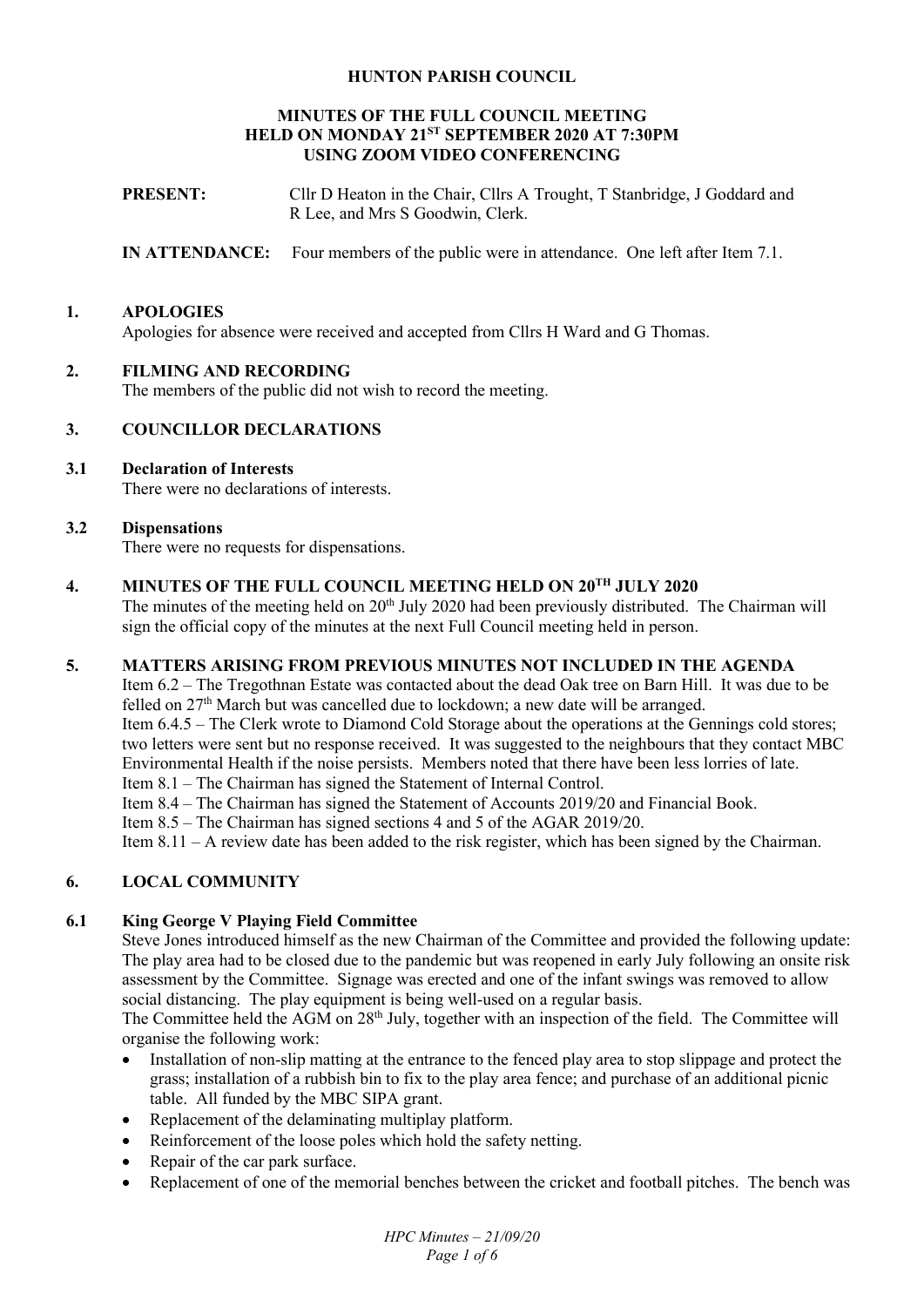due to be repaired but has disappeared since timber was bought, so will now be replaced.

- Usual maintenance work, including grass cutting, hedge trimming and bin emptying.
- There is £8,750 remaining in funds. The Committee is considering capital projects.

A couple of years ago the Parish Council earmarked £2,500 for the demolition of the old cricket pavilion, which was an estimated figure. A quote has been obtained from a local company recently for £3,500 plus VAT, which includes an asbestos survey and removal of all waste materials. Two more quotes will be obtained so the Parish Council can make a decision.

Cllr Heaton welcomed Mr Jones as the new Chairman. Members agreed that a plan would need to be provided by the selected contractor for the removal and disposal of any asbestos found in the old pavilion. Mr Jones agreed that the quotes will cover an asbestos survey and disposal of any asbestos found. Cllr Heaton noted that £10,000 has been received by the Parish Council from Maidstone Borough Council in the form of a Business Rates Grant for the cricket pavilion. The Business Rates Grant was to support organisations with their costs during the Coronavirus. The Parish Council itself does not receive any income or have any specific ongoing costs relating to the cricket pavilion, but the sports clubs have lost income. If the three clubs submit details of lost income, it could be possible to use part of the grant to reimburse the clubs perhaps purchase a capital item for the benefit of the community. Part of the grant could also cover the demolition of the old cricket pavilion (as the cost is likely to be more than estimated previously). Mr Jones advised that the Playing Field Committee will obtain details of losses incurred by the sports clubs, which will then be submitted to the Parish Council.

#### **6.2 Traffic & Road Safety Working Party/Highways**

Cllr Goddard reported the following from the last meeting of the Traffic & Road Safety Working Party (T&RSWP):

#### *Speed limit on East Street*

At the end of February, a company was hired to measure number and speed of vehicles on East Street at three locations (chosen by the T&RSWP): 1. Between the bottom of Hunton Hill and Amsbury; 2. From Amsbury to the narrow section; and 3. Near Bull Oast. The monitoring was undertaken using wires placed across the road over a period of 7 days. The current speed limit on East Street is 60mph. The average speed at each of the three locations was approximately 32-33mph. The percentage of vehicles travelling at over 30mph was 70% in location 1, 64% in location 2 and 75% in location 3. The percentage of vehicles travelling over 40mph was approximately 8-10% at each location. When Cllr Goddard first reviewed the data, he thought it would be pointless applying for a speed limit of 40mph, but at a KCC Highways event previously attended by Cllr Ward, a member of staff had advised that if the average speed of vehicles is less than 40mph, that is a good reason to apply for a 40mph limit.

Members agreed that East Street is not a road that can be travelled at 60mph due to the bends and narrowing of the road, and questioned whether an application could actually be made for a 30mph limit as there is no footpath or street lighting. If KCC Highways will not sanction a 30mph limit, then the 40mph limit should be pursued. Cllr Goddard **Agreed** to pursue this with Jennie Watson at KCC Highways. If a new speed limit is applied to East Street, new signage would be required which KCC Highways should pay for, as long as the Parish Council can present a persuasive case for the change in speed limit. It was agreed that the reduced speed limit should apply to the whole of East Street up to Chainhurst (where there is a 40mph limit). ACTION: CLLR GODDARD

#### *Clock House Farm tractors and buses*

Cllr Goddard reported that there are mixed views from the T&RSWP on the Clock House Farm blue tractors and trailers which take produce to Wares Farm, particularly on East Street and Redwall Lane. Some believe it is a rural area and something residents need to put up with, whereas others believe the vehicles start too early and are too noisy The staff buses also travel along East Street/Redwall Lane. The T&RSWP has asked whether the Parish Council would consider engaging with Clock House Farm to establish their plans for next year as activity is tailing off for this year. The vans they were using previously would have generated twice the number of journeys as the trailers they use now can take twice the load, so the number of journeys has reduced but there are still a considerable number. It has been suggested that they could be asked to slow down at certain points or put a one-way system in place. Cllr Heaton advised that they are operating early in the morning due to the heat, as soft fruit needs to be picked in the cooler part of the day.

The T&RSWP had also questioned whether Clock House Farm's use of Wares Farm is in line with the planning consent or a contravention. Cllr Heaton does not believe it to be a contravention as the Berry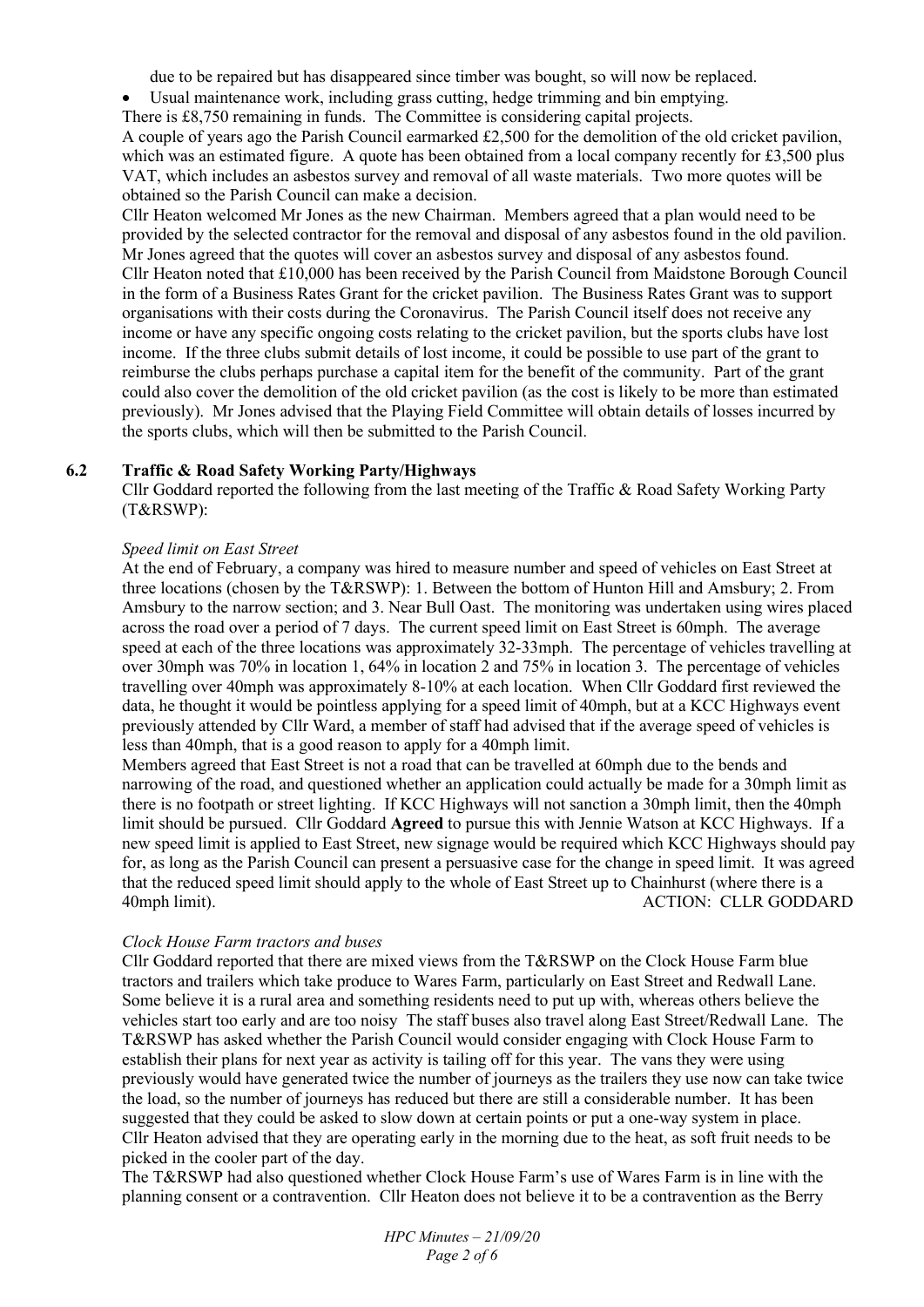Gardens application outlined that more packhouse space was required for foreign fruit, and for packing Clock House Farm fruit (which has been packed at Wares Farm for ten years). Clock House Farm is not doing anything illegal, so the Parish Council cannot take any specific action. The operators could perhaps slow down at certain points, but activity is diminishing anyway, and it would be unreasonable to ask the lorries to divert. It could be that residents are noticing the vehicles more now this year as they are working from home more; it is nothing new.

## *Speedwatch*

There are currently insufficient volunteers to resurrect Speedwatch. Cllr Ward is considering drafting an article for the Hunton Herald asking for volunteers as some residents have voiced their concerns about the speed of traffic in the village recently. Cllr Heaton suggested that the article should state that if residents are concerned about speeding, then they should join the Speedwatch group. It was acknowledged that it can be difficult to find people who have time for the Speedwatch sessions during the day when they are working or have other commitments. Cllr Goddard will contact Cllr Ward. ACTION: CLLR GODDARD

## **6.3 Tree & Pond Warden**

The Tree & Pond Warden, Mike Summersgill was unable to attend the meeting but has obtained a quotation of £435 for the Visual Tree Assessment (VTA) from Silva Arboriculture Ltd, who carried out the last VTA in April 2019. The recommended period for reinspection is 18 months, so the VTA should be carried out in October 2020. Members **Agreed** to accept the quotation.

Mr Summersgill has also obtained four quotations for the reduction of the Turkey Oak tree on the playing field, as recommended by Tregoning's Trees when it was inspected earlier this year. Quotes have been received from Hoods Tree Services Ltd, Broadleaf Tree Surgery Ltd, Day Tree Fellers and Tregoning's Trees. Members **Agreed** to accept the quotation of £600 plus VAT from Hoods Tree Services Ltd.

ACTION: CLERK

## **7. PARISH MATTERS**

## **7.1 Coronavirus**

Steve Wyles gave the following report:

Huntonwatch agreed to provide six months of support but found after five months, following the easing of lockdown, that rather than all three surgeries being used/several patients per surgery each week, it had reduced to one surgery/one patient. Support continued until 31<sup>st</sup> August and advance notice was given so patients could use other means for their collections, with the offer of assistance if there were no other means. The Yalding volunteers ceased collections at the beginning of August due also to a drop in demand. Volunteers were being alternated to limit exposure, but it became complicated at times. Phillippa Webb did every Coxheath surgery collection (many thanks for her significant contribution), Steve Wyles did the Yalding surgery collections and the Marden surgery collections were shared between several volunteers. It worked effectively. The mobile phone provided by the Parish Council was a great help. As the service may be required again in future it would be sensible for Huntonwatch to keep the phone for now. Members **Agreed** that Huntonwatch should keep the phone for the time being and the Parish Council will pay for a new bundle. ACTION: CLERK

Cllr Trought asked whether Huntonwatch is happy to provide support in future if required. Mr Wyles agreed that Huntonwatch is ideally placed to do so and would be happy to resurrect it again if needed. Members thanked Mr Wyles.

# **7.2 Parish Councillors**

Cllr Trought advised that there has not been much activity in the Community Orchard this year and the gate will need to be rehung in future.

Cllr Heaton reported that he is meeting a PROW Officer from KCC with a resident, regarding the footpath across her land. Maidstone Borough Council is unlikely to object to her planning application for the fencing of the land and if it is used for grazing livestock, it will be gated. It would stop the nuisance of motorcycles riding around on the land.

# **7.3 Permissive Footpath on West Street – Hedge and Verges Maintenance Contract**

The two-year contract for the maintenance of the hedge and verges near the permissive footpath on West Street, which was awarded to Robert Cox, is at an end. Members reviewed the specification for the next two-year contract without making any amendments.

Members **Agreed** that the specification should be sent to Robert Cox as his work has been of a good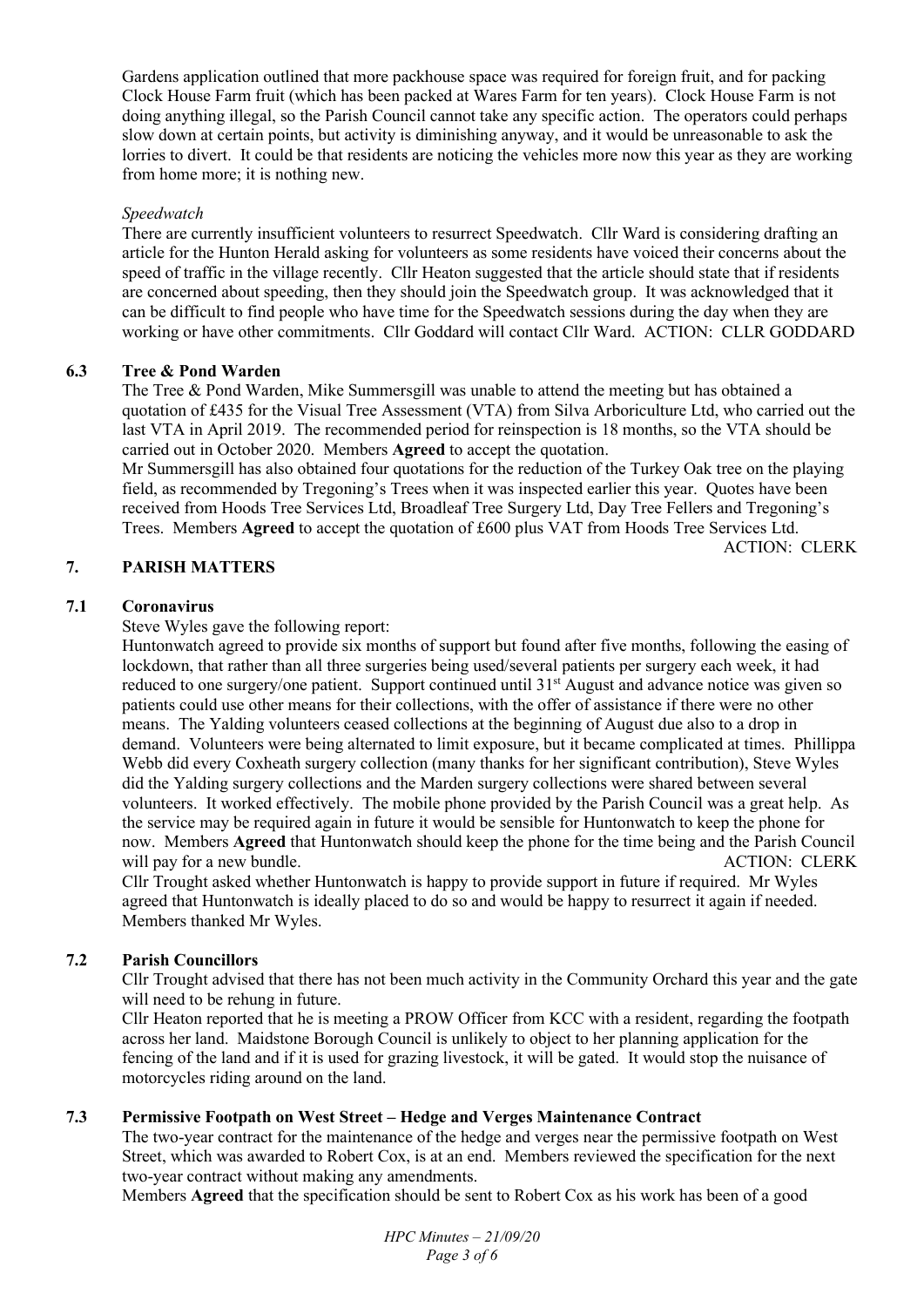standard in the past and other contractors who have been sent the specification in previous years have not returned a quote. ACTION: CLERK

## **7.4 Bins**

It was agreed at the Parish Council meeting on 20<sup>th</sup> January 2020 that the 'missing' bin in the car park should be replaced. Members **Agreed** that the 90 litre Maelor Trafflex Round High Security Litter Bin should be purchased from Broxap at a cost of £129 plus VAT before optional extras. ACTION: CLERK

## **7.5 Storage Container**

Cllr Heaton proposed the purchase of a 10 or 20-foot container to be situated near the Village Hall, behind the Football Club changing rooms, due to the lack of storage in the Village Hall. Some items are stored in the existing container on site, but this belongs to KCC rather than the Parish Council. Members **Agreed** that this would be a good idea as long as it is very secure. Cllr Heaton **Agreed** to research the cost of containers. ACTION: CLLR HEATON

#### **7.6 Barn Hill Finger Post**

Cllr Heaton has obtained a price of approximately £80 from Yalding Forge to make a steel sleeve to sink into the ground to slide the finger post in. The post will also need to be sanded and painted which should be inexpensive. Claire Chewter from KCC Highways is happy with the solution to mend the finger post and has put the three marker posts around the green where it will be located. Members **Agreed** that the steel sleeve should be purchased from Yalding Forge.

#### **7.7 Website Accessibility**

The Parish Council does not currently have its own website, it is part of the village website. The Clerk attended a Website Accessibility Regulations Workshop recently, where speakers were of the opinion that parish councils should have their own websites, which need to be compliant with the Website Accessibility Regulations. The Clerk has also spoken to the Clerk at West Farleigh Parish Council, who was of the same opinion and had been very helpful.

Members **Agreed** that the Clerk should research website providers with a view to the Parish Council running its own website. The Clerk will also consider an accessibility statement for the Hunton Parish Council section of the village website. Cllr Goddard suggested the possibility of including a video link on the website so Parish Council meetings could be broadcast. ACTION: CLERK

#### **7.8 Clerk's Report**

#### **7.8.1 Police**

PCSO Vasey is away on leave at the moment but has provided a crime report from  $1<sup>st</sup>$  July to  $18<sup>th</sup>$  August. There has been one crime in Hunton – the theft of a van in Bensted Close on  $31<sup>st</sup>$  July.

#### **7.8.2 Call For Sites**

Members noted that both of the Hunton sites submitted for consideration in the Call For Sites exercise, Durrants Farm and Land Opposite Dingley Dell, have been rejected by Maidstone Borough Council.

#### **7.8.3 Security Lights**

Q-Tec Solutions are ordering the security lights to replace those broken during the Football Club changing rooms/container break in. The Clerk will chase this up to establish a date for installation.

ACTION: CLERK

#### **7.8.4 Insurance claim**

The insurance claim for the stolen mower has been settled by Zurich  $(\text{\textsterling}1.170 \text{ less } \text{\textsterling}250 \text{ excess})$ .

#### **7.8.5 Training**

Members **Agreed** that the Clerk could attend the KALC Clerks' Conference on 24<sup>th</sup> September and the Finance Conference on 14<sup>th</sup> October 2020 at a cost of £50 plus VAT each. Both will be held on Zoom. ACTION: CLERK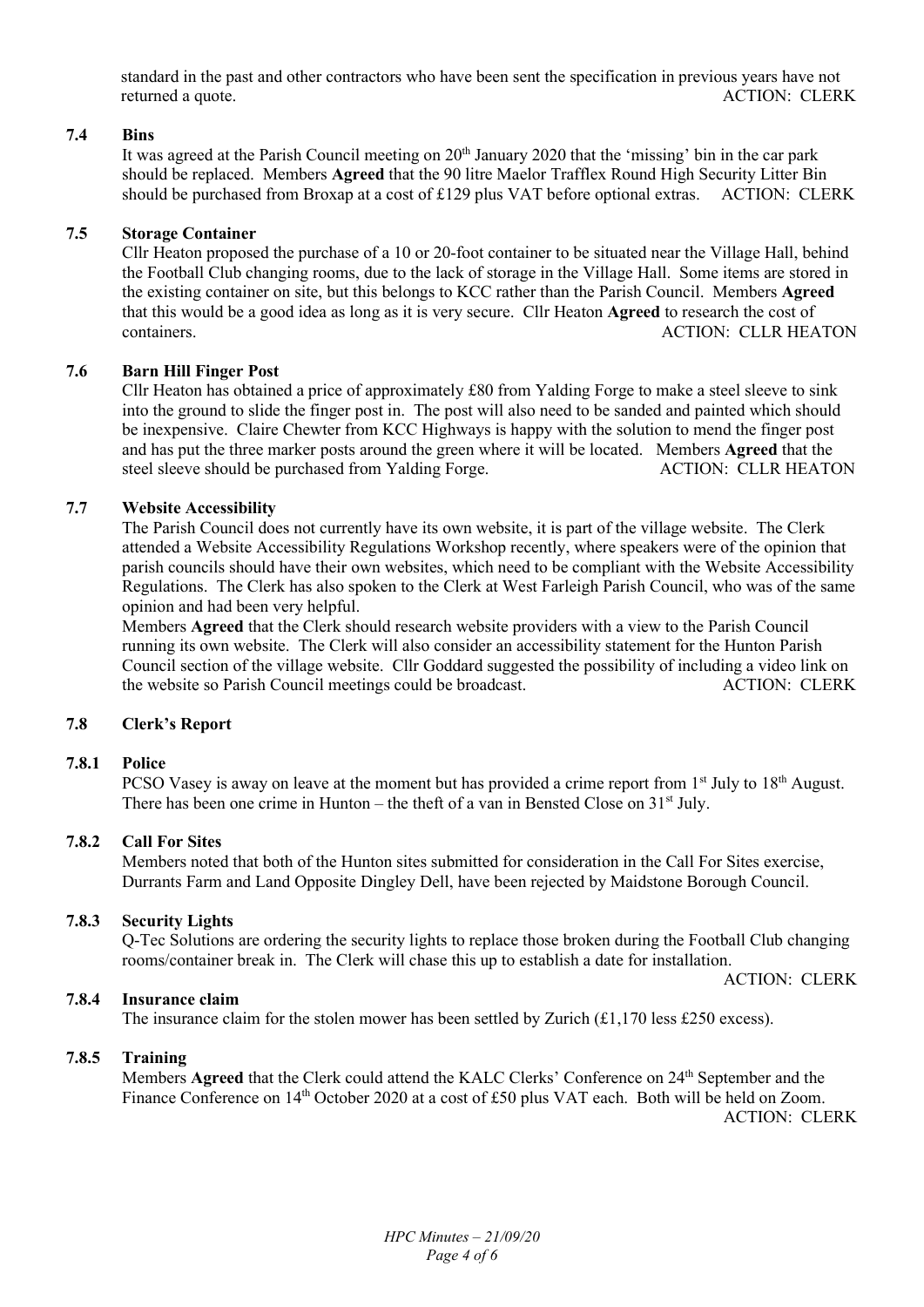## **8. CONSULTATIONS**

# **8.1 Association of Police and Crime Commissioners – Roads Enforcement and Safety Survey**

The Police and Crime Commissioner, Matthew Scott, is supporting a national survey, the results of which will help shape the future of traffic law enforcement nationwide. Cllr Trought **Agreed** to complete the survey. ACTION: CLLR TROUGHT

## **8.2 National Highways and Transport – Survey 2020/21**

Kent County Council is taking part in the NHT Public Satisfaction Survey on highways and transport services. There are six web-based surveys on specific issues: highway maintenance; accessibility; walking and cycling; public transport; road safety; and tackling congestion. Members **Agreed** that a response would not be provided.

## **9. FINANCE**

## **9.1 Budget Monitoring Report**

The Budget Monitoring Report to 31st August 2020 was **Noted**.

#### **9.2 Income Received**

The following income has been received since the last meeting:

| $HMRC - VAT$ recovered to $31/03/20$                | £4,743.69 |
|-----------------------------------------------------|-----------|
| Hunton Parish Hall Committee – FIT receipt          | £829.79   |
| Zurich Insurance – Insurance claim for stolen mower | £920.00   |

The bank reconciliation was provided to Members for review but will need to be signed by one Member at the next Full Council meeting held in person.

#### **9.3 Payments Made**

Members **Approved** the following payments made since the last meeting:

| $DD - ICO - Data protection fee$                         | £35.00  |
|----------------------------------------------------------|---------|
| $SO -$ Sharon Goodwin – Salary & office allowance – July | £453.30 |
| $300404 -$ Robert Cox – Footpath maintenance             | £495.00 |

## **9.4 Cheques for Signature**

Members **Agreed** that the following payments be approved. The cheques will be posted to Cllrs Heaton and Trought for signature:

| $300405 - KALC - Web Accessibility Requirements Workshop$                                   | £60.00  |
|---------------------------------------------------------------------------------------------|---------|
| $300406$ – Hunton Parish Hall – Contribution towards running costs (second half)            | £500.00 |
| $300407$ – Sustainable Furniture (UK) Ltd – Picnic table                                    | £835.00 |
| $300408$ – Sharon Goodwin – Reimbursement for purchase of a bin (AJ Products - £106.80) and |         |
| matting (Grassform $-$ £212.52)                                                             | £319.32 |

Cheques 300407 and 300408 are to pay for items for the playing field, funded by a grant received from MBC in the last financial year. The Playing Field Committee applied for the grant on behalf of the Parish Council.

Cllr Heaton will send the receipt for the padlock and keys purchased for the container.

# **9.5 Internet Banking**

At the last Parish Council meeting, the use of internet banking was approved and is in the process of being set up. Cllrs Goddard and Stanbridge were not able to attend the last meeting, so they could not give permission to become internet banking users. Cllrs Goddard and Stanbridge **Agreed** to become internet banking users. ACTION: CLERK

#### **9.6 Annual Review of Insurance**

The Parish Council's insurance policy is due for renewal on 1st October 2020 for the year to 30<sup>th</sup>